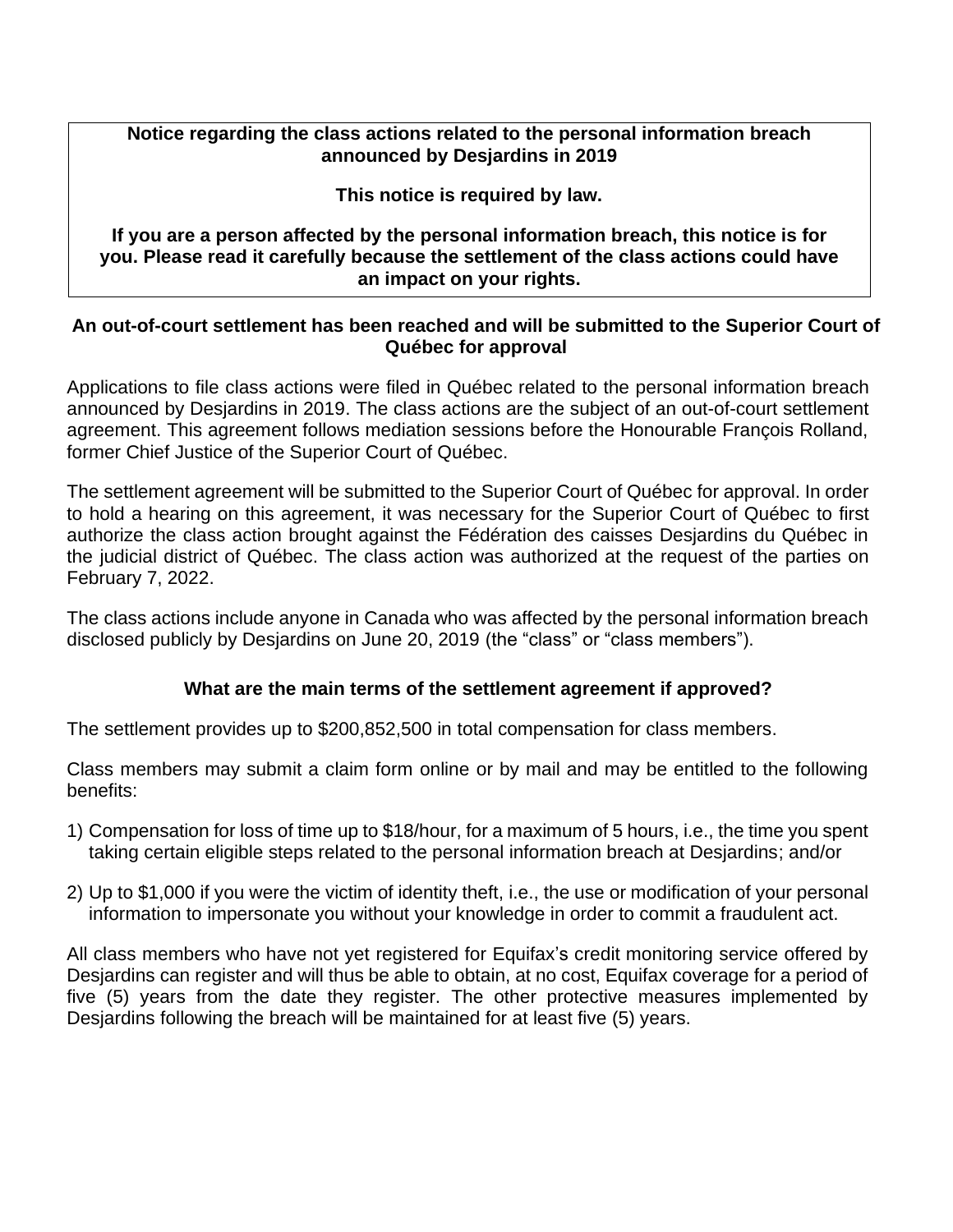Desjardins will pay all fees and disbursements of the attorneys for the class covered by the class actions. The fees and disbursements that will be paid to the attorneys for the class will therefore not be deducted from the amounts awarded to class members. Desjardins will also assume all costs related to the administration of claims arising from the settlement agreement.

The settlement is not an admission of liability by Desjardins. The allegations made in the class actions have not been proven before a court of law and are contested by Desjardins.

Desjardins Group entities will receive a full and final release from all members of the class, except those who have chosen to exclude themselves (i.e., opt-out) from the class actions.

You can refer to the Final Settlement Agreement on the website of the Claims Administrator at the following address **[www.desjardinssettlement.com](http://www.desjardinssettlement.com/)** . This document is also available on the class attorneys' websites at [www.siskinds.com o](http://www.siskinds.com/)r [www.kklex.com.](http://www.kklex.com/)

The legal costs of the class action will not be charged to the members of the class.

If the settlement agreement is approved, another notice will be published to inform you in detail of the claim process.

#### **Right of exclusion (opt-out)**

**You can opt-out of the class action if you prefer to pursue an individual proceeding against Desjardins. If you chose to opt-out, you will lose the opportunity to be eligible for benefits under the settlement agreement and the settlement agreement and its benefits will not apply to you even if they are approved.**

To opt-out, you must **both** file with the Registry of the Superior Court of Québec (District of Québec) and send the Claims Administrator (see contact information below), before **April 8, 2022**, an exclusion form duly completed and signed, which is available to be printed from the Claim's Administrator's website at : **www.desjardinssettlement.com**

| The Clerk of the Superior Court of Québec | RicePoint, a Computershare company           |
|-------------------------------------------|----------------------------------------------|
| (Palais de Justice de Québec)             | Desjardins Class Action Claims Administrator |
| 300 Boulevard Jean Lesage, local 1.24     | P.O. Box 3355                                |
| Québec QC                                 | London (Ontario)                             |
| G1K 8K6                                   | <b>N6A 4K3</b>                               |

There is a proposed class action in British Columbia which is also based on the personal information breach announced by Desjardins in 2019: *Matthew Wenman c. Desjardins Cabinet de services financiers inc. et al*, Supreme Court of British Columbia, file no. VIC-S-S, 192723, district of Victoria. That proposed class action, filed on June 21, 2019, has not been certified as a class action. The release resulting from the settlement agreement covers persons and claims that are the object of the class action in British Columbia and the parties in Québec intend to work together to ensure the settlement agreement is enforced. If you opt-out of the class actions filed in Québec, you may be included in the class action in British Columbia if and when it is certified as a class action and if you are part of the class that is certified. If you do not opt-out of the class actions filed in Québec, you will not be included in the class action in British Columbia and you will have the opportunity of benefitting from the compensation under the settlement agreement.